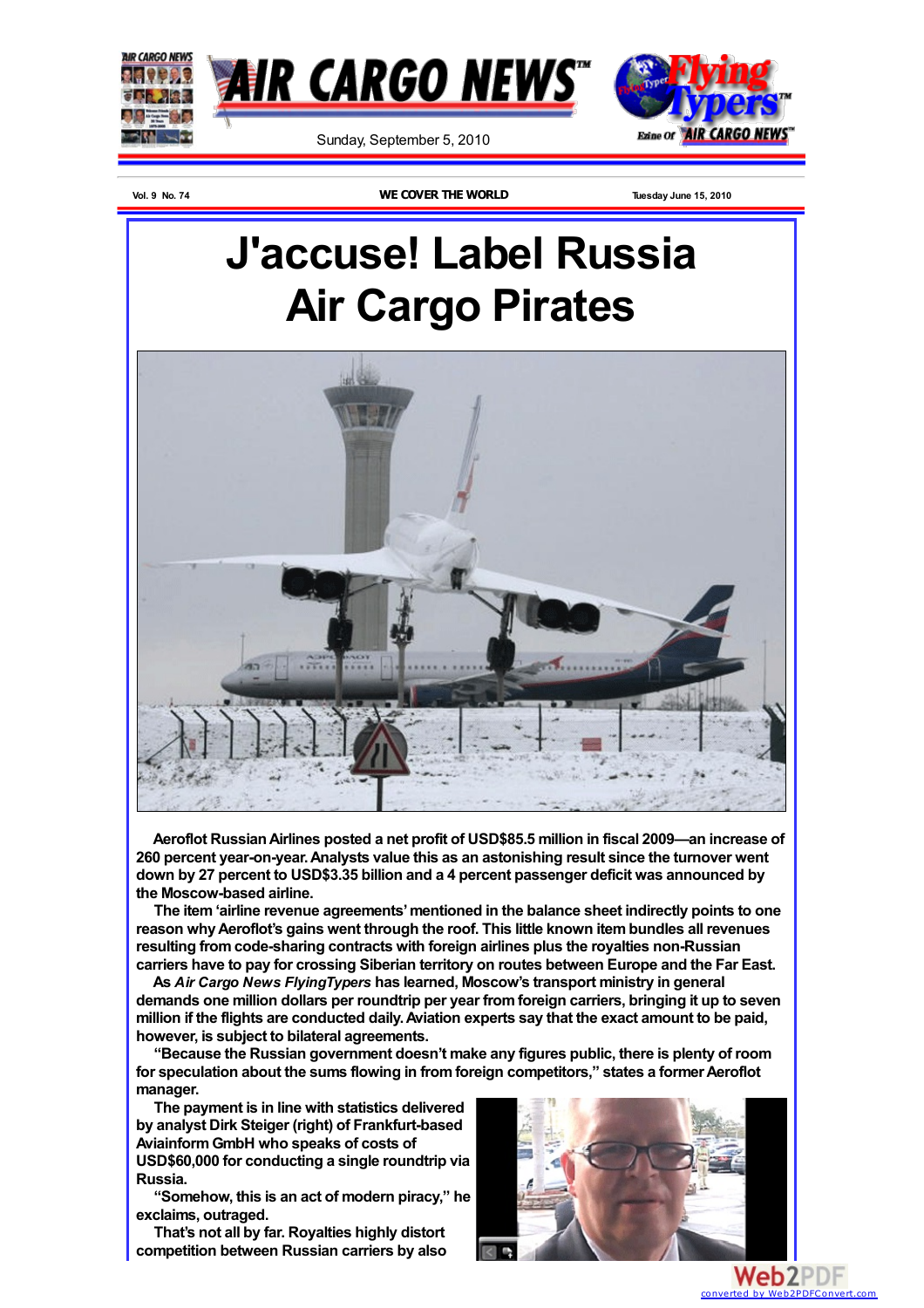**favoring state-run Aeroflot while others like TransaeroAirlines,Atlant Soyuz and Siberian S7 Airlines have to earn their money on strictly commercial terms.**

 $0.32/2.02$   $44$   $\Box$   $\Box$ 

**The only other profiteer besidesAeroflot is carrierAirBridge Cargo, which is part of the royalties'deal based on an arrangement with Japanese carrier Nippon CargoAirlines (NCA). NCAagreed to channel their 'contribution'directly into the treasures of Volga Dnepr subsidiary ABC for being allowed to cross Russian airspace.**

**In addition to royalties, airlines have to pay navigation charges when flying to Russia destinations or crossing the country. "These charges, based on distance flown, are in accordance with common international practice," comments analyst Steiger.**

**Royalties have for a long time been a major financial source for the Russian government to subsidize the ailing domestic aviation sector. Fromthe very beginning, the EU Commission together with theAssociation of EuropeanAirlines—AEA—filed protests, without visible result. Originally the monies collected were to be utilized to improve the poor infrastructure of the country's major airports, but that has not happened. Instead, the money has gone directly into Aeroflot revenue and—to a minor part—ABC, assure aviation experts. This scandalous practice means that international competitors likeAir France-KLM,Asiana, NCA, KoreanAirlines, Lufthansa and BritishAirways, just to name a few, are financially supporting state-owned carrier Aeroflot (51.17%) and Moscow-based line-haul operatorABC.**

**One capacity provider that doesn't participate in this game is Cargolux of Luxembourg. The airline crosses Siberian skies only in the case of urgent, time-sensitive shipments.**

**"We refrain fromflying over Russian territory whenever possible and circumvent the country instead due to cost aspects," confirms the airline's spokesperson, Jeannot Erpelding. Consequently, CV routes its freighters mainly via Baku inAzerbaijan and Kazakhstan'sAlmaty on their east-west roundtrips. But if oil prices should soar again, it might be a better option to pay royalties instead of avoiding Russia airspace because flying the longer southern routes increases kerosene consumption and costs. Ultimately, the routing of the aircraft is a matter of calculation.**

**As a prerequisite for becoming a member of the World Trade Organization (WTO), Russia may have to shelve its one-sided royalties'regime and agree to reducing customs tariffs, import duties, and abolishing all barriers to free trade. However, the date for this has not been defined after years and years of talks.** *Heiner Siegmund*

## **Women In Cargo Hall Of Fame**











Lise Marie [Turpin](http://www.aircargonews.com/0310/FT100308.html#lmtaircanada) Suzan [Tarabishi](http://www.aircargonews.com/AirCargoWomen/AirCargoWomen4.html) Marina [Marzani](http://www.aircargonews.com/AirCargoWomen/AirCargoWomen6.html)

converted by Web2PDFConvert

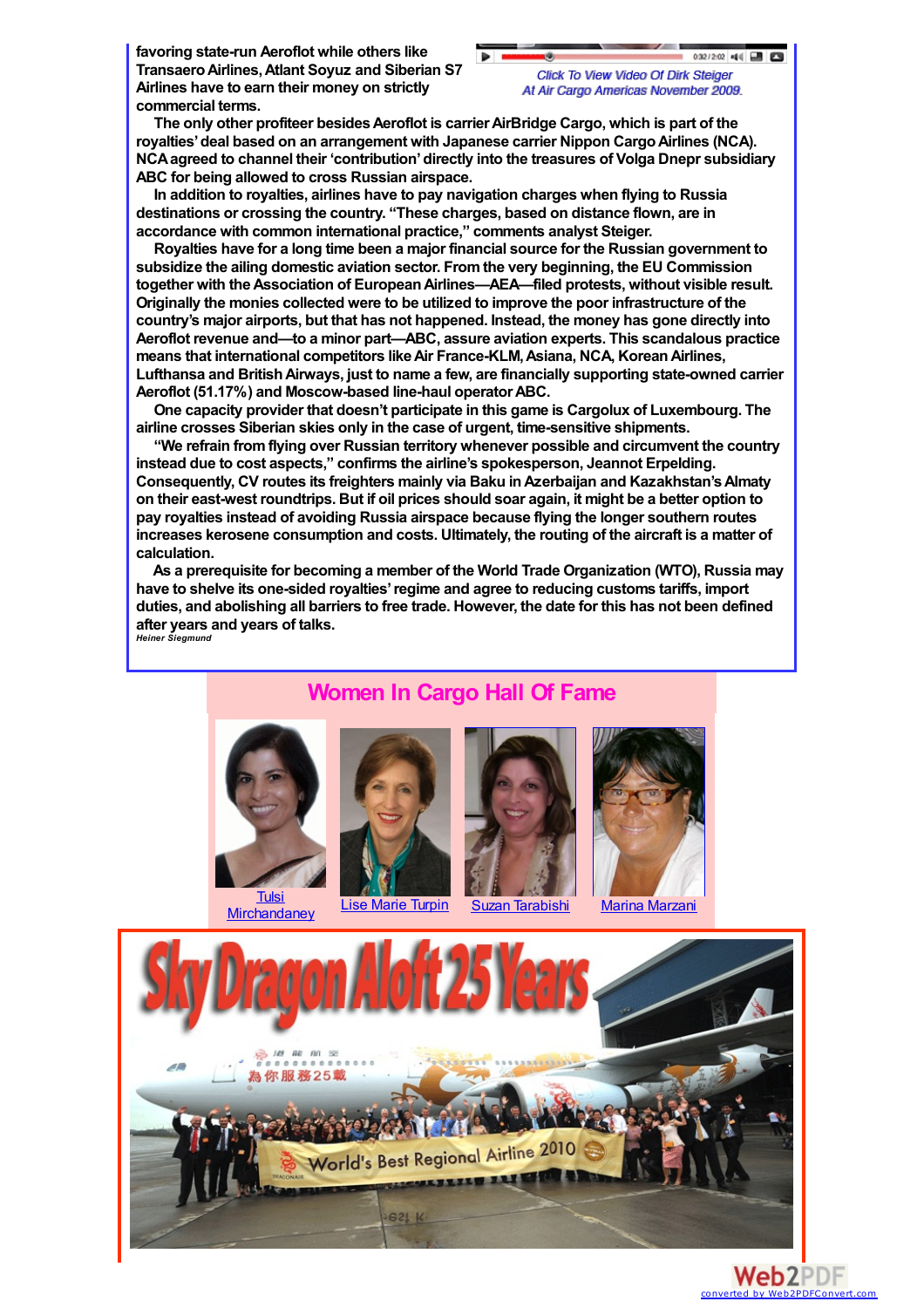**Today, Dragonair unveiled a special livery on one of its aircraft as part of the airline's celebrations marking 25 years of serving Hong Kong.**

**John Tsang, Financial Secretary of the Hong Kong SpecialAdministrative Region Government, officiated at the livery unveiling ceremony together with Tony Tyler, Chairman of Dragonair; Norman Lo, Civil Aviation Department Director-General; Michael Wong, Director of Information Services; and James Tong, Chief Executive Officer. More than 200 guests including government officials, aviation and travel trade partners, and local and overseas media were in attendance.**

**Created for anA330-300 aircraft, the spectacular design of the anniversary livery features a golden dragon along the length of the fuselage, together with distinctive Chinese characters highlighting the anniversary theme, "Serving you for 25 years." This special-livery aircraft will fly primarily on the airline's trunk routes to Beijing and Shanghai.**



**Speaking at the unveiling ceremony, Dragonair Chairman Tony Tyler said: "This is a special time for Dragonair and we are delighted to be able to celebrate with this special anniversary livery. We are a young, dynamic airline that has already come a long way, and I believe we have a very exciting future ahead of us."**

**Since starting out in 1985 with just one Boeing 737-200Aaircraft, Dragonair has developed to become one of the most recognized brands in Hong Kong with a fleet of 29 modern aircraft serving a network of 29 destinations in Mainland China andAsia.**

**"We are a high-flying brand that Hong Kong people can be proud of, and we were thrilled to recently be named World's Best RegionalAirline in the prestigious Skytrax WorldAirlineAwards for 2010. The award reflects well on both Dragonair and our home city—a most timely gift in our anniversary year," Mr. Tyler added.**

**The aircraft with the unique 25th anniversary livery is also the first in the fleet to feature the updated Brand Hong Kong logo, launched recently by the Hong Kong SAR Government. The logo will eventually appear on all current and future aircraft in the airline's fleet, reinforcing Dragonair's continued commitment to its home city.**

**HKSAR Financial Secretary John Tsang congratulated Dragonair on the unveiling of the special** livery and its success over the past 25 years. "For a quarter of a century, Dragonair has been a key **component in our city's international reach, and is a perfect partner for our branding campaign. Dragonair shares many of the same values and attributes that make up the DNAof our city branding," Mr. Tsang said.**

**"Dragonair is the friendly face of Hong Kong in the Mainland of China and throughout the region. The airline has become synonymous with the city, and we are delighted to have you on board for our branding campaign.**

**"I look forward to seeing more Dragonair planes adorned with the new logo so that we can** continue to spread the message far and wide that Hong Kong is the place to be." Mr. Tsang added. *Dave*

> **If You Missed Any Of The Previous 3 Issues Of FlyingTypers Click On Image Below To Access**